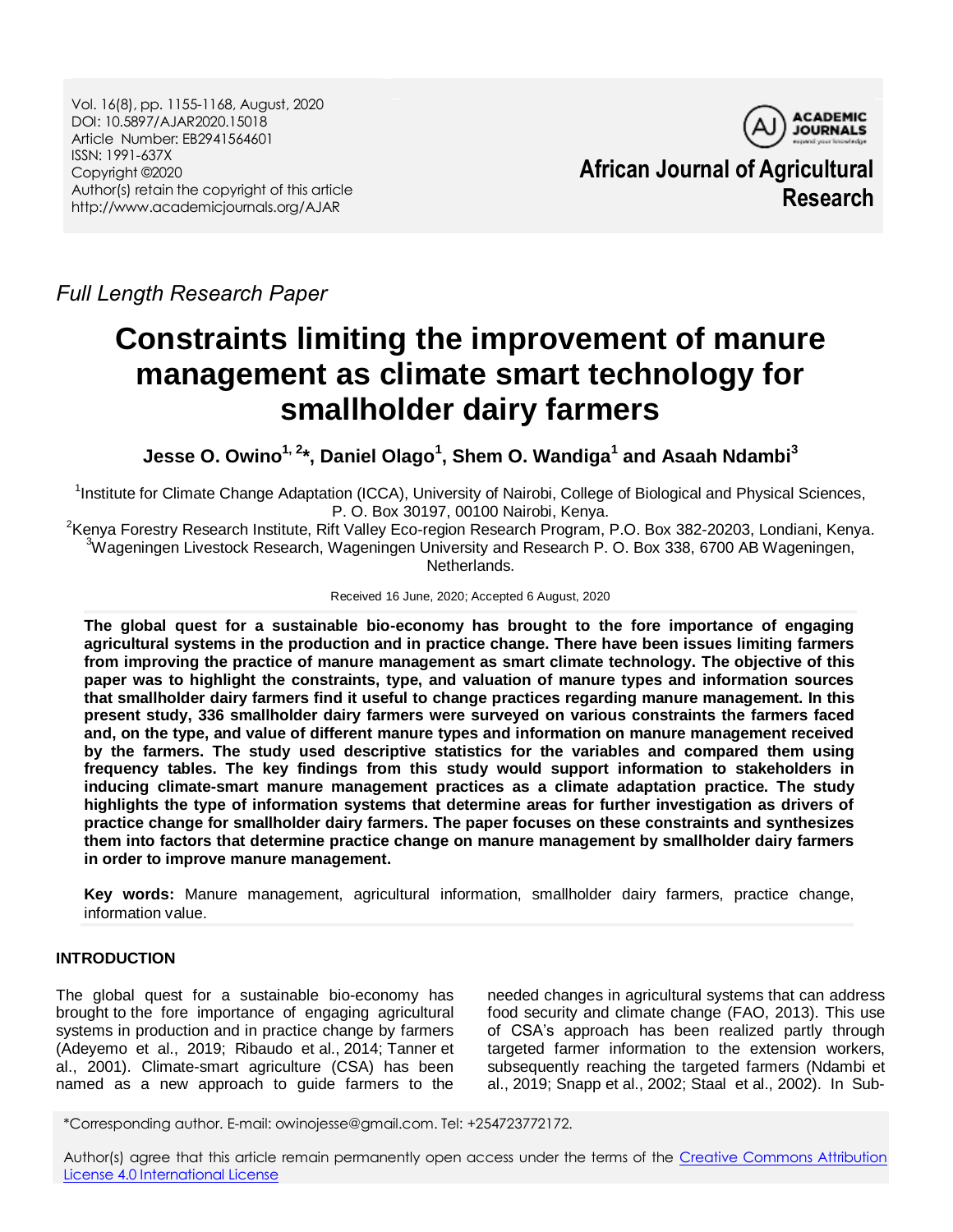Saharan agricultural areas, smallholder farmers being the majority, have a need for agricultural information with them facing many challenges in production (Almagro and Martínez-Mena, 2014; Tanner et al., 2001). These smallholder farmers have been described as mixed farmers due to their wide variety of economic activities (Chagunda et al., 2016; Marenya et al., 2012). There is the use of manure from the dairy livestock on farms in smallholder mixed crop-livestock systems as a source of crop nutrients (Castellanos-Navarrete et al., 2015; Delve, 2001; Zake et al., 2010). Farm size and farm uses have been used to define smallholder farmers with few studies looking for other definition areas (Cohn et al., 2017; Herrero et al., 2014; Samberg et al., 2016). The common characteristic that smallholder farmers use manure leads to improved manure management as a key recommendation in many studies on smallholders (Paul et al., 2013; Rufino et al., 2006). The focus on improved manure management has also been observed as the potential to minimize greenhouse gasses emissions as well as also minimizing nutrient losses (Markewich et al., 2010; Pelster et al., 2016; Rosenstock et al., 2016).

The practice changes for various smallholder farmers have been observed to have constraints (Ongeri, 2014; Ouédraogo et al., 2017). The focus on the constraints is due to the realization that for smallholder farmers, climate change has and is causing them to experience challenges due to these demographic being highly susceptible to climate change impacts on weather patterns (Ara Parvin and Reazul Ahsan, 2013; Bellarby et al., 2014). There have been issues limiting smallholder farmers from improving the practice of manure management as smart climate technology. Few studies focus on these constraints as there is more research on ways to improve practices that lead to increased production by smallholder farmers (Gibbons et al., 2014; Zingore et al., 2007). The key drivers affecting smallholders farmers ability to manage and use manure on own farms as fertilizer that have been observed from studies to be land, labour, number of livestock, lack of knowledge, inadequate funds and level of education (Ilukor et al., 2019; Jolliffe, 2004; Lekasi et al., 2001; Mutoko et al., 2015; VanLeeuwen et al., 2012). This, however, has led to the observation of the need to use this and other variables to observe the key information drivers in terms of constraints that affect smallholder farmers from improving their manure management. Information is needed on community practices and perceptions to manure management, and this specifically needs to be focused on manure removal from livestock housing systems, barriers to manure handling, and source of awareness of farm practices (Lekasi et al., 2001; Waithaka et al., 2007). Different information on barriers to improvements in practices by smallholder farmers, aside from manure management practices and livestock housing need be assessed (Mutoko et al., 2015). Further studies have also been needed on

community constraints and drivers of practice change for manure management by smallholder dairy farmers. Besides, just the knowledge of the constraints key should be to determine the value of information sources to these farmers.

This study seeks to derive the constraints to improved manure management and describe through analyses information sources to improved manure management by the smallholder dairy farmers in Nandi County. Therefore, the specific objectives were (i) to determine the constraints to improving manure management by smallholder dairy farmers, (ii) to determine the sources and value of these sources of information on manure management to the smallholder dairy farmers of Nandi County.

### **MATERIALS AND METHODS**

#### **Study area**

The field study was conducted on smallholder dairy farmers within Nandi County, Kenya (0.565°N, 34.736°E, 0.565°N, 35.437°E, 35.437°E, 0.118°S, 34.736°E, 0.118°S). The mean annual temperatures range from 18- 22°C, with temperatures at lower elevations (<1400 m) going as high as 26°C. Altitude ranges from approximately 600 m a.s.l. in the South to over 2200 m a.s.l. in the Northeast of the county. The highlands are recognized for their high agricultural potential (GOK, 2015; Mudavadi et al., 2001). However, livestock and crop farming are mainly subsistence, with average land sizes of approximately 4.5 ha per household. Dairy production is common throughout the county, with tea as a major cash crop, and maize as the primary staple crop (GOK, 2015).

#### **Field survey**

This study utilized a household survey that was done using a questionnaire tool customized from the Integrated Modelling Platform for mixed Animal Crop systems (IMPACTlite). IMPACTlite was modified from IMPACT to collect household-level data detailed enough to capture within-site variability on key indicators of technical, socio-economic, and institutional constraints as well as evaluating the value of the different types of manure and information sources received and found effective by smallholder dairy farmers. The household questionnaire was completed through face-to-face interviews using the Open Data Kit (ODK) platform (ODK, 2017). In case of absence of the household head, the most senior member available or the household member responsible for the farm was interviewed. In the course of the actual household survey, after interviewing the first household, skipped the third, and interviewed the fourth household. This continued until the computed sample size was done. This was done to ensure quality data collection. The study population was the community in Nandi County, while the target population was the dairy cattle farmers households. The unit of analysis was the household, and in order to get a good representative of the targeted population, the procedure and formula below were employed. The sample size was computed using the simple random sampling technique to draw a sample size of 400 respondents for the survey using Fischer's formula as described by Mugenda and Mugenda (2003).

$$
n = \frac{N}{1 + Ne^2}
$$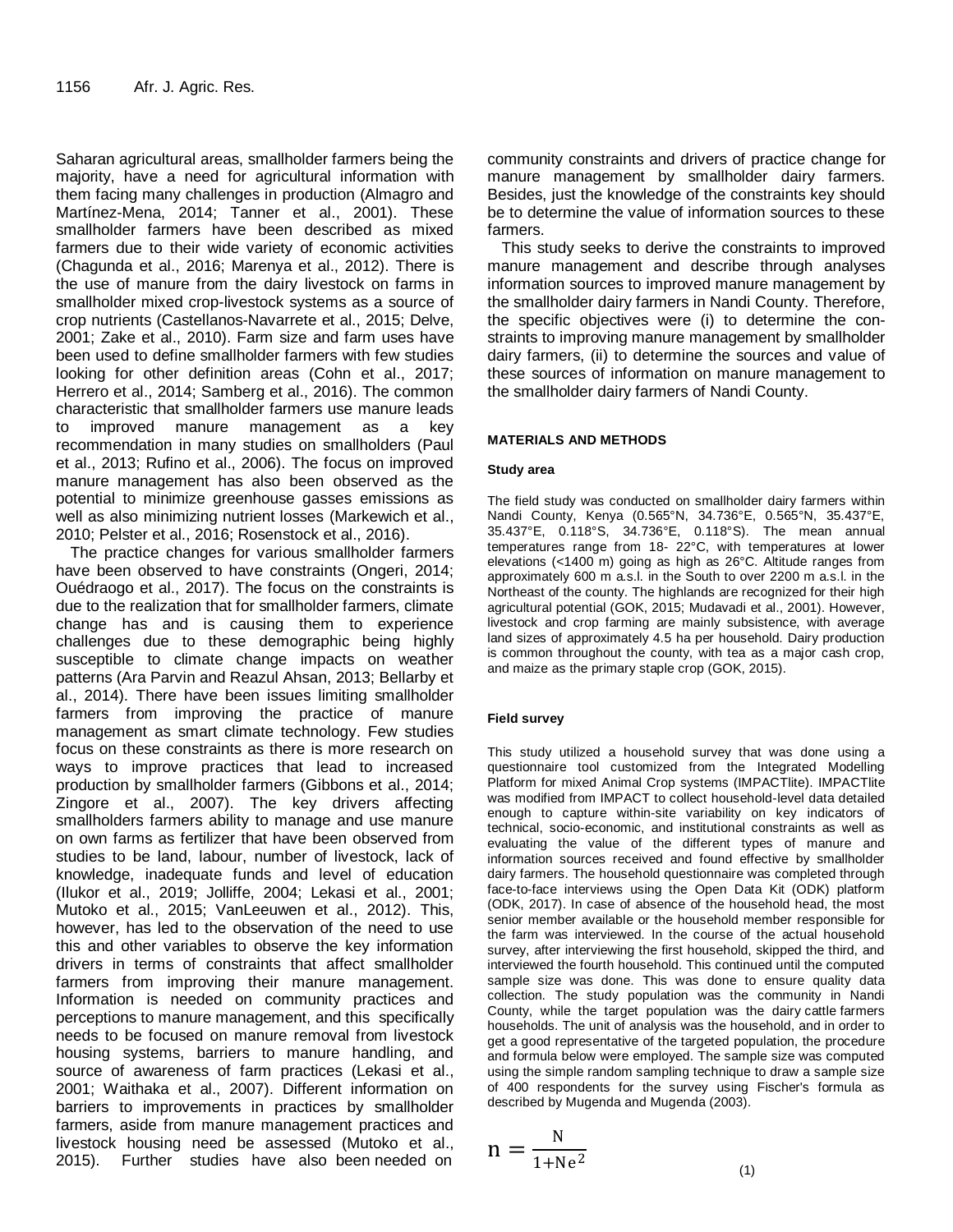

**Figure 1.** Sampling map showing Nandi County with the 36 sampling points in the derived biophysical zones (Lower highlands 1, Lower Highlands 2, and Upper Midlands).

Where n is the sample size, N is the targeted population (N= 41311)  $\approx$ 7- adult population of Nandi County removing youth below 15 years 45% of total population (KNBS, 2010; NCPD, 2017) and e the desired confidence level (e=5%) of the sample population of 336 households.

The population of Nandi County, which is 751129 (KNBS, 2010), removing 45% who are youth below the age of 15 (NCPD, 2017), gives 413117, which was considered the study population in the computation of the sample size. The confidence level was taken to be a 5% level of significance with the calculation shown. Random sampling points were generated using QGIS in the three Ago-Ecological Zones of Nandi County and distributed by a fraction of the land area (Figure 1). At each of the 36 random points, about 11 farmers were targeted and interviewed to generate a sample size of 396 households, of which 336 were interviewed. The actual study response rate was 84.8%. The data was found to be sufficient for analysis since it was above 80%, according to Babbie (2013), who considers a response rate above 70% to be very good. The dataset comprised household survey results where both descriptive and inferential statistics were performed using Base R Package (RStudio V 1.1.442) (Rstudio Team, 2016). The variables on constraints, awareness, and source of information on manure management were then analyzed using frequency tables and descriptive statistics.

# **RESULTS AND DISCUSSION**

### **Technical, socio-economic and institutional constraints**

Technical and socio-economic constraints to farmers that hinder improvement to manure management were analyzed and shown in Table 1. The results of these constraints show that the lack of farm labour had a majority (52%) citing it as a very important factor limiting improved manure management. The constraint with the least important was the view that manure had too low benefits when used as fertilizer, compared to the benefits when used as a fuel (dung cakes) with 99% thinking it is not important/ irrelevant. An assessment of institutional constraints that affect the smallholder dairy farmers in Nandi County from improving manure management is tabulated in Table 2. The majority view lack of information to improve manure from institutions (85%), lack of access to available information (86%), lack of access to loans (63%), and lack of access to required equipment (53%) as major constraints.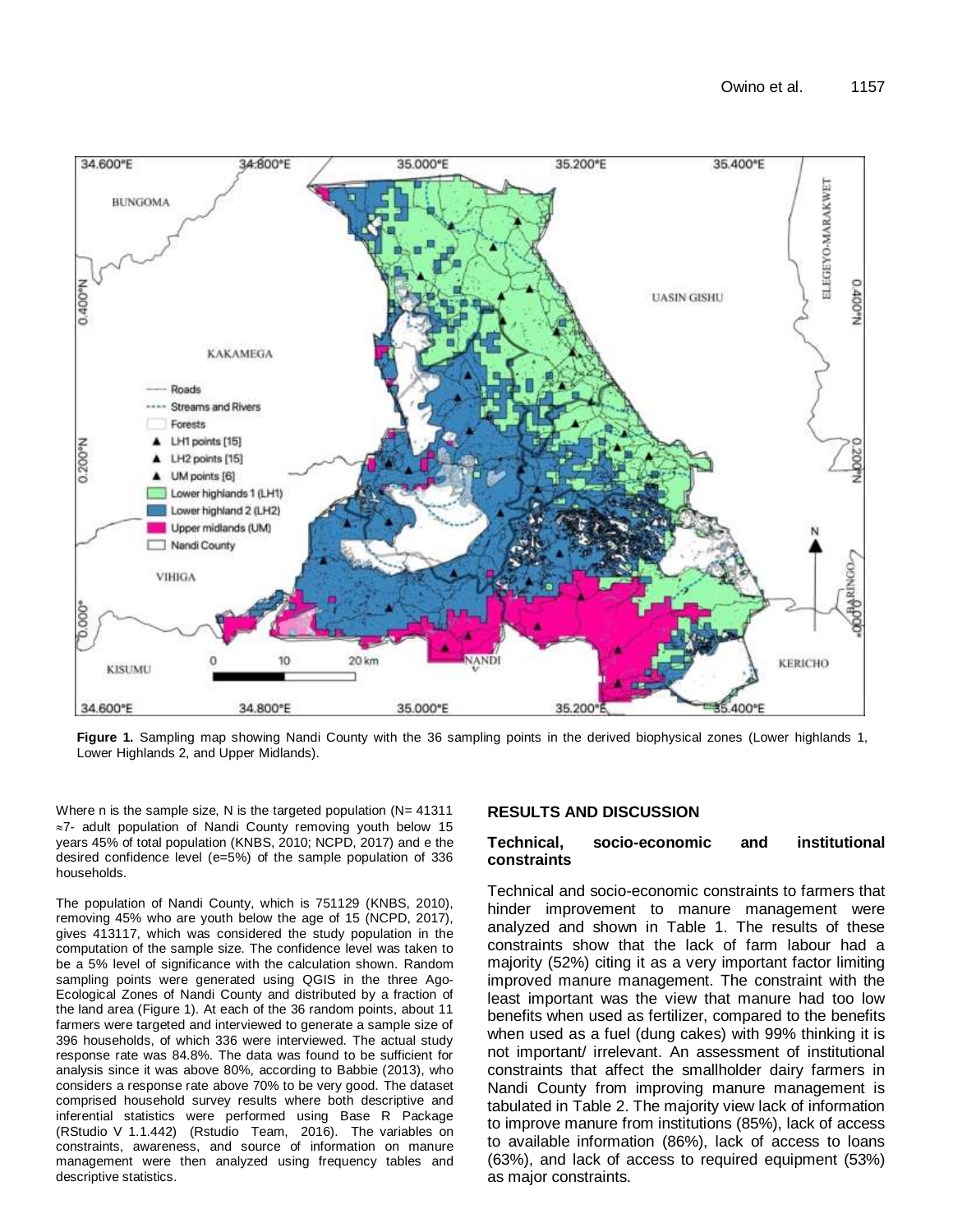Table 1. Frequency of technical and socio-economic constraints to smallholder dairy farmers to improve manure management in Nandi County by Agro-Ecological Zones (Lower Highland 1, Lower Highland 2 and Upper Midlands) and gender (percent per constraint is 100%).

| <b>Issue and importance</b>                                              | LH1_Male (%) | LH1_Female (%) | LH2_Male (%) | LH2_Female (%) | UM_Male (%) | UM_Female (%) | <b>Total</b> |
|--------------------------------------------------------------------------|--------------|----------------|--------------|----------------|-------------|---------------|--------------|
| Lack of farm labour                                                      |              |                |              |                |             |               |              |
| Very /important                                                          | 12.90        | 9.30           | 15.00        | 8.10           | 5.40        | 1.80          | 52.30        |
| Not so important                                                         | 9.60         | 8.10           | 13.40        | 8.40           | 6.30        | 2.10          | 47.80        |
| Lack of manure collection capacity                                       |              |                |              |                |             |               |              |
| Very /important                                                          | 12.90        | 10.50          | 12.60        | 8.70           | 3.30        | 1.50          | 49.20        |
| Not so important                                                         | 9.60         | 6.90           | 15.80        | 7.80           | 8.40        | 2.40          | 50.70        |
| Lack of manure storage capacity                                          |              |                |              |                |             |               |              |
| Very /important                                                          | 6.00         | 3.90           | 6.00         | 4.80           | 3.00        | 0.60          | 24.20        |
| Not so important                                                         | 16.40        | 13.40          | 22.40        | 11.60          | 8.70        | 3.30          | 75.80        |
| Lack of manure treatment capacity                                        |              |                |              |                |             |               |              |
| Very /important                                                          | 2.70         | 1.20           | 4.80         | 3.00           | 1.20        | 0.90          | 13.70        |
| Not so important                                                         | 19.70        | 16.10          | 23.60        | 13.40          | 10.40       | 3.00          | 86.30        |
| Lack of manure transport capacity                                        |              |                |              |                |             |               |              |
| Very /important                                                          | 3.60         | 2.10           | 7.20         | 3.90           | 3.00        | 0.60          | 20.30        |
| Not so important                                                         | 18.80        | 15.20          | 21.20        | 12.50          | 8.70        | 3.30          | 79.70        |
| Lack of suitable equipment to apply manure                               |              |                |              |                |             |               |              |
| Very /important                                                          | 3.30         | 2.70           | 3.30         | 1.80           | 1.50        | 0.00          | 12.50        |
| Not so important                                                         | 19.10        | 14.60          | 25.10        | 14.60          | 10.10       | 3.90          | 87.50        |
| Lack of land to apply manure, because there is<br>none available         |              |                |              |                |             |               |              |
| Very /important                                                          | 1.20         | 1.20           | 0.30         | 0.30           | 0.90        | 0.00          | 3.90         |
| Not so important                                                         | 21.20        | 16.10          | 28.10        | 16.10          | 10.70       | 3.90          | 96.10        |
| Lack of land to apply manure, because the<br>prices of land are too high |              |                |              |                |             |               |              |
| Very /important                                                          | 1.20         | 0.90           | 0.30         | 0.00           | 0.30        | 0.00          | 2.70         |
| Not so important                                                         | 21.20        | 16.40          | 28.10        | 16.40          | 11.30       | 3.90          | 97.30        |
| Not enough collateral to get credit for<br>investments?                  |              |                |              |                |             |               |              |
| Very /important                                                          | 3.90         | 3.00           | 6.90         | 4.20           | 0.60        | 0.00          | 18.50        |
| Not so important                                                         | 18.50        | 14.30          | 21.50        | 12.20          | 11.00       | 3.90          | 81.50        |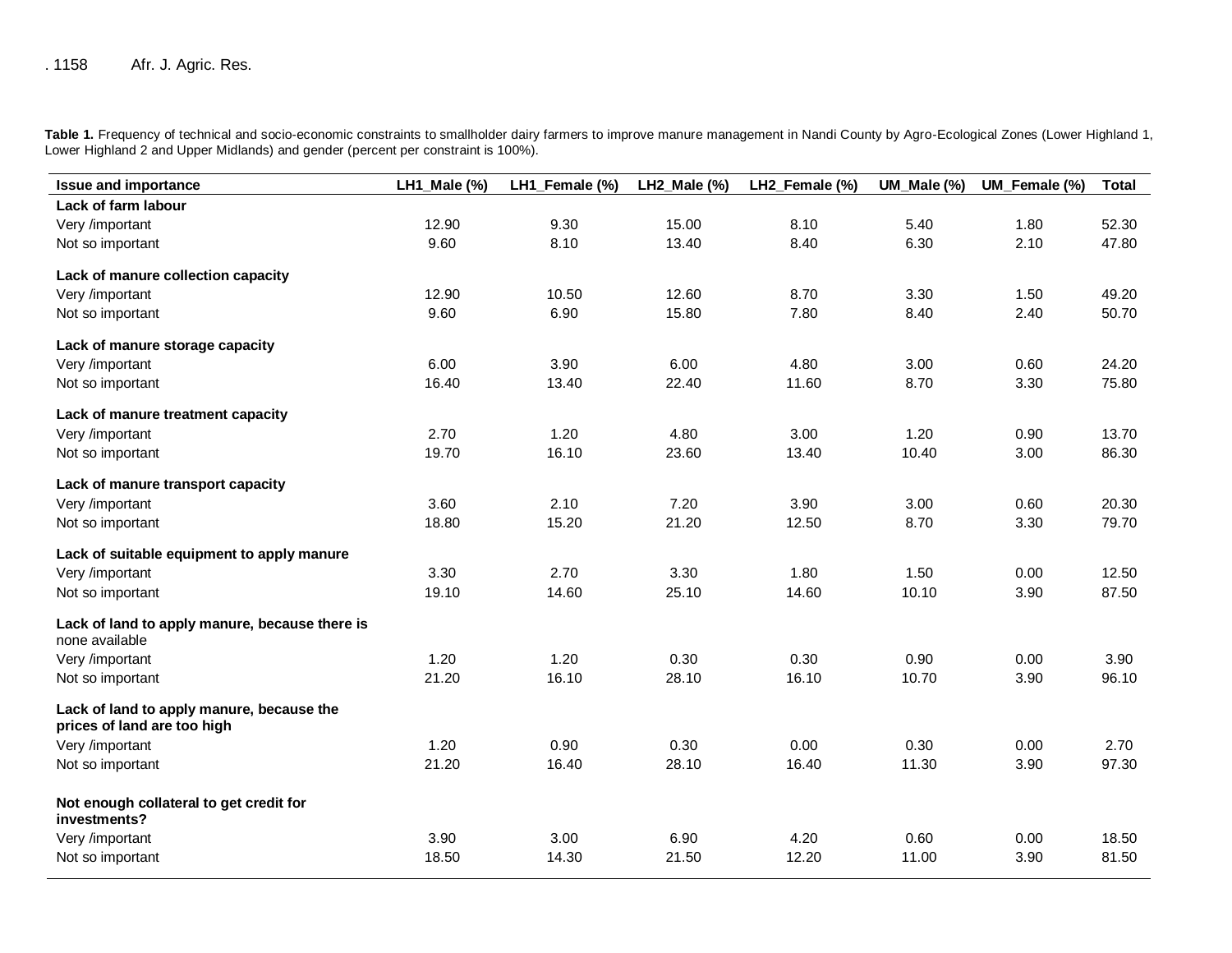#### **Table 1.** Contd.

| Too high transport costs, compared to the use<br>of mineral fertilisers                                   |       |       |       |       |       |      |       |
|-----------------------------------------------------------------------------------------------------------|-------|-------|-------|-------|-------|------|-------|
| Very /important                                                                                           | 1.50  | 1.20  | 2.70  | 0.60  | 0.00  | 0.00 | 6.00  |
| Not so important                                                                                          | 20.90 | 16.10 | 25.70 | 15.80 | 11.60 | 3.90 | 94.00 |
| Too high labour costs, compared to the use of<br>mineral fertilisers                                      |       |       |       |       |       |      |       |
| Very /important                                                                                           | 6.60  | 5.40  | 8.70  | 4.20  | 2.10  | 1.20 | 28.10 |
| Not so important                                                                                          | 15.80 | 11.90 | 19.70 | 12.20 | 9.60  | 2.70 | 71.90 |
| Too low benefits when used as fertiliser,<br>compared to the benefits when used as<br>a fuel (dung cakes) |       |       |       |       |       |      |       |
| Very /important                                                                                           | 0.90  | 0.30  | 0.30  | 0.00  | 0.00  | 0.00 | 1.50  |
| Not so important                                                                                          | 21.50 | 17.00 | 28.10 | 16.40 | 11.60 | 3.90 | 98.50 |

The study found similar observations to Mutoko et al. (2015) and Mwirigi et al. (2014) who all found the availability of funds to farmers as being major limiting factors to the improvement of farm practices. The results of this current study show that farmers, including smallholder farmers, do have an opinion on the constraints that affect their practice. That aside from lack of finances, these farmers is aware of related concerns to finance and that there are other constraints that have been highlighted. This observation is also alluded to in other studies to be a solution space (Greenhalgh et al., 2019; Ouédraogo et al., 2017). The expectation that institutions are the best way to offer solutions and extension, and this current study offers opportunities for the private sector to fill such gaps on information dissemination especially if backed up with financial support and incentives (Abebe et al., 2013; Jensen et al., 2019).

### **Smallholder farmers perception of the value of the type of manure as a fertilizer on own farm**

Smallholder dairy farmers were assessed for the value of slurry from dairy cattle and from other animals. Slurry from dairy cattle (16%) was perceived very/important than from other livestock (8%) (Table 3). A similar analysis of farmers' perception of the importance of solid manure from dairy livestock and compared to other livestock is shown in Table 3. The majority (94%) thought solid storage from dairy cattle was very important. The farmers found solid manure from dairy cattle and other livestock very important with higher margins compared to slurry from similar livestock. The smallholder dairy farmers responded to being asked if they had spent any time/money in the last five years to improve manure management at their households. These results were tabulated in Table 4 below, where the majority (60%) of the

smallholder dairy farmers spent time and money to improve manure treatment. Analysis of areas that these farmers spent time/money on in terms of manure collection, storage, treatment, transport, and the application was done and tabulated in Table 4. This table showed that the majority (96%) made improvements in terms of manure treatment with the same farmers' transportation and storage (both at 76%), manure collection (61%), and least was an application (57%).

The importance of manure to farmers has been highlighted in many studies, especially the use of own farm manure to return nutrients (Diogo et al., 2013; van Wijk et al., 2009). Such studies also have shown how to improve productivity. This present study shows the focus of smallholder farmers on improving manure thus highlighting key gaps that can be filled in regard to improved manure management (Jensen et al., 2019; Van Der Wolf et al., 2019). The show that the farmers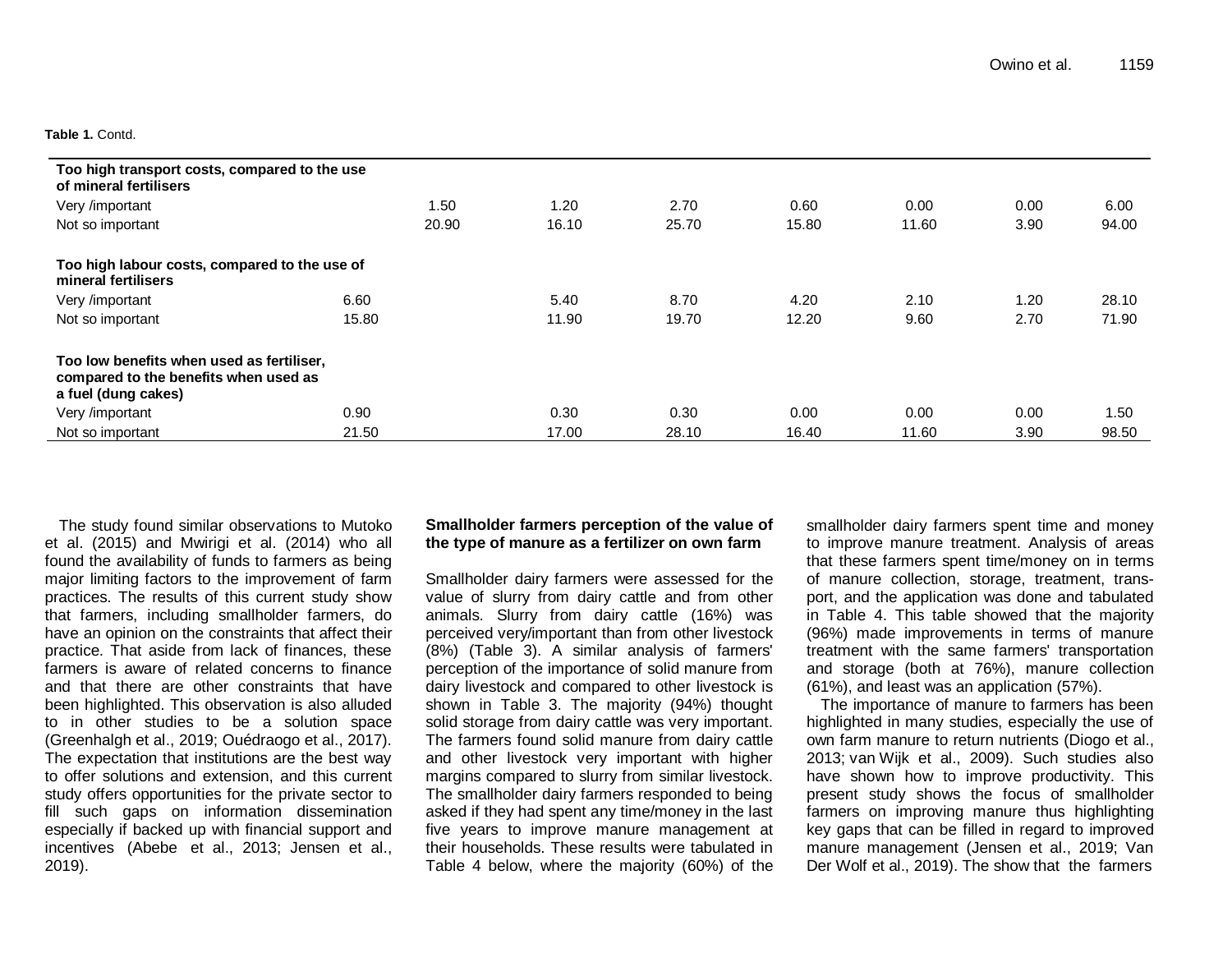**Table 2.** Frequency institutional constraints to smallholder dairy farmers to improve manure management in Nandi County by Agro-Ecological Zones (Lower Highland 1,Lower Highland 2 and Upper Midlands) and gender (percent per issue is 100%).

| <b>Issue and importance</b>                                                     | LH1 Male (%) | LH1_Female (%) | LH2 Male $(\%)$ | LH2_Female (%) | UM_Male (%) | UM Female (%) | <b>Total</b> |
|---------------------------------------------------------------------------------|--------------|----------------|-----------------|----------------|-------------|---------------|--------------|
| Lack of information to improve the                                              |              |                |                 |                |             |               |              |
| manure management                                                               |              |                |                 |                |             |               |              |
| Very /important                                                                 | 17.60        | 13.20          | 23.20           | 15.60          | 11.40       | 3.90          | 84.90        |
| Not so important                                                                | 4.80         | 4.20           | 5.10            | 0.90           | 0.30        |               | 15.30        |
| Lack of access to available information                                         |              |                |                 |                |             |               |              |
| Very /important                                                                 | 17.90        | 13.80          | 23.50           | 15.90          | 11.40       | 3.90          | 86.40        |
| Not so important                                                                | 4.50         | 3.60           | 4.80            | 0.60           | 0.30        |               | 13.80        |
| Lack of access to loans for the required<br><b>investments</b>                  |              |                |                 |                |             |               |              |
| Very /important                                                                 | 14.10        | 9.30           | 17.70           | 13.20          | 7.50        | 1.20          | 63.00        |
| Not so important                                                                | 8.40         | 8.10           | 10.70           | 3.30           | 4.20        | 2.70          | 37.40        |
| Lack of access to required equipment                                            |              |                |                 |                |             |               |              |
| and machines                                                                    |              |                |                 |                |             |               |              |
| Very /important                                                                 | 10.80        | 7.20           | 17.60           | 10.50          | 6.00        | 0.90          | 53.00        |
| Not so important                                                                | 11.60        | 10.10          | 10.70           | 6.00           | 5.70        | 3.00          | 47.10        |
| Lack of trading infrastructure                                                  |              |                |                 |                |             |               |              |
| Very /important                                                                 | 8.70         | 6.90           | 16.10           | 11.10          | 3.60        | 0.90          | 47.30        |
| Not so important                                                                | 13.70        | 10.40          | 12.20           | 5.40           | 8.10        | 3.00          | 52.80        |
| Lack of regulations, leading to possible<br>privileging of groups               |              |                |                 |                |             |               |              |
| Very /important                                                                 | 4.20         | 2.70           | 9.90            | 6.00           | 4.20        | 1.80          | 28.80        |
| Not so important                                                                | 18.20        | 14.60          | 18.50           | 10.40          | 7.50        | 2.10          | 71.30        |
| Spatial separation of livestock farms and arable<br>farms due to specialization |              |                |                 |                |             |               |              |
| Very /important                                                                 | 3.00         | 2.10           | 2.40            | 1.50           | 0.60        | 0.00          | 9.60         |
| Not so important                                                                | 19.40        | 15.20          | 26.00           | 14.90          | 11.00       | 3.90          | 90.40        |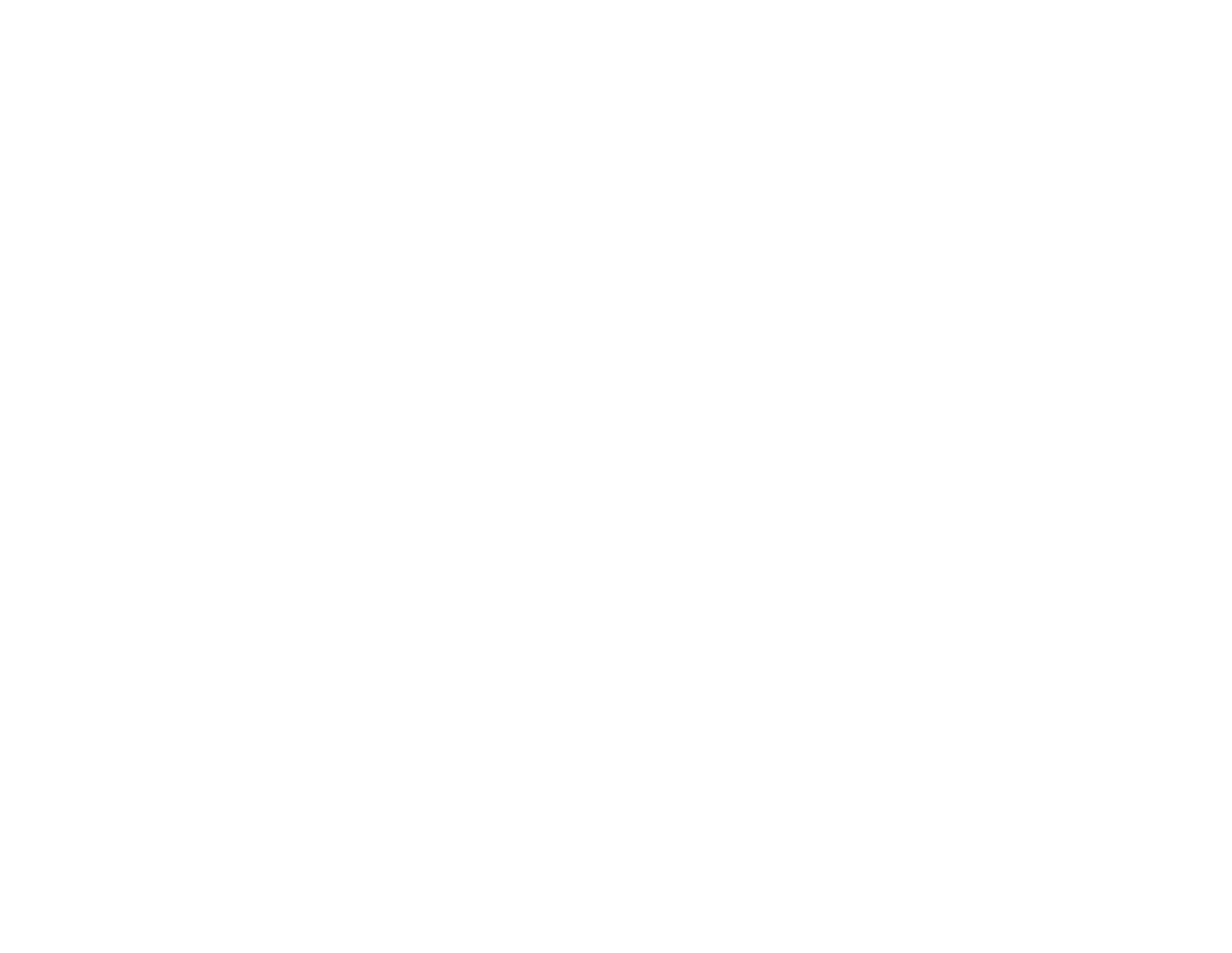| <b>Issue and importance</b>        | $LH1$ Male $(\%)$ | LH1_Female (%) | LH2 Male $(\%)$ | LH2_Female (%) | UM Male $(\%)$ | UM_Female (%) | Total |
|------------------------------------|-------------------|----------------|-----------------|----------------|----------------|---------------|-------|
| Slurry from dairy cattle           |                   |                |                 |                |                |               |       |
| Very/Important                     | 3.30              | 1.80           | 6.60            | 2.10           | 2.10           | 0.30          | 16.20 |
| Not so important                   | 19.10             | 15.50          | 21.80           | 14.30          | 9.60           | 3.60          | 83.90 |
| <b>Slurry from other livestock</b> |                   |                |                 |                |                |               |       |
| Very/ Important                    | 1.20              | 0.90           | 2.40            | 0.90           | 0.30           |               | 5.70  |
| Not so important                   | 21.20             | 16.40          | 26.00           | 15.50          | 11.30          | 3.90          | 94.40 |
| Solid manure from dairy cattle     |                   |                |                 |                |                |               |       |
| Very/ Important                    | 21.20             | 17.00          | 24.20           | 16.10          | 11.10          | 3.90          | 93.50 |
| Not so important                   | 1.20              | 0.30           | 4.20            | 0.30           | 0.60           | 0.00          | 6.60  |
| Solid manure from other cattle     |                   |                |                 |                |                |               |       |
| Very/Important                     | 17.00             | 15.30          | 19.40           | 14.10          | 9.00           | 2.40          | 77.20 |
| Not so important                   | 5.40              | 2.10           | 9.00            | 2.40           | 2.70           | 1.50          | 23.10 |

Table 3. Frequency of the value of slurry and solid manure to smallholder dairy farmers in Nandi County by Agro-Ecological Zones (Lower Highland 1, Lower Highland 2 and Upper Midlands) and gender (percent per manure type is 100%).

in this current study have spent money on improving their practices does show the willingness to pay and also awareness of challenges that these farmers go through.

## **Considerations to improve manure management**

The reasons for these farmers' improving manure management were asked to the farmers, and the results categorized and tabulated in Table 5. The results focused on on-farm hygiene, water quality, nutrition to crops (Navaratne et al., 2019; Odendo et al., 2009).

### **Information to improve manure management**

The number of smallholder dairy farmers

whoreceived the information within the last five years on improving manure management were analysed and tabulated in Table 6. The table showed that the majority (80%) received information. Table 7 looked at the perception in the value of the information source on improving manure management. The table showed the smallholder farmers' value for other farmers' information led (12%) terms of the source of information to improve manure management. Table 8 analysed the media that influence farmers' behaviors in terms of manure management, and these were tabulated by gender of the farmer and the AEZ that the farmer has. Local radio (75%) was very/ important for manure management information for smallholder dairy farmers in Nandi County.

Billboards/posters were found to be least effective as a source of information on manure

management. These findings were in concurrence with Mutoko et al. (2015) whose observations included increasing and motivating farmer trainers to train more groups and using diverse techniques lie field days and learning tours. Studies on information systems to farmers are varied in their focus, with most agreeing on the importance of agricultural information to farmers (Hochman et al., 2017; Kante et al., 2017; Makawia, 2018; Moglia et al., 2018). This study evaluation of the value of information and sources also agrees with such studies and also focuses on the smallholder farmers' perception of the sources of agricultural information and its value to them. The movement beyond just climate change as a key constraint is best demonstrated with knowledge of the value of farmers give to various sources of information (Maguire-Rajpaul et al., 2020). The findings from this present study disagree with other recent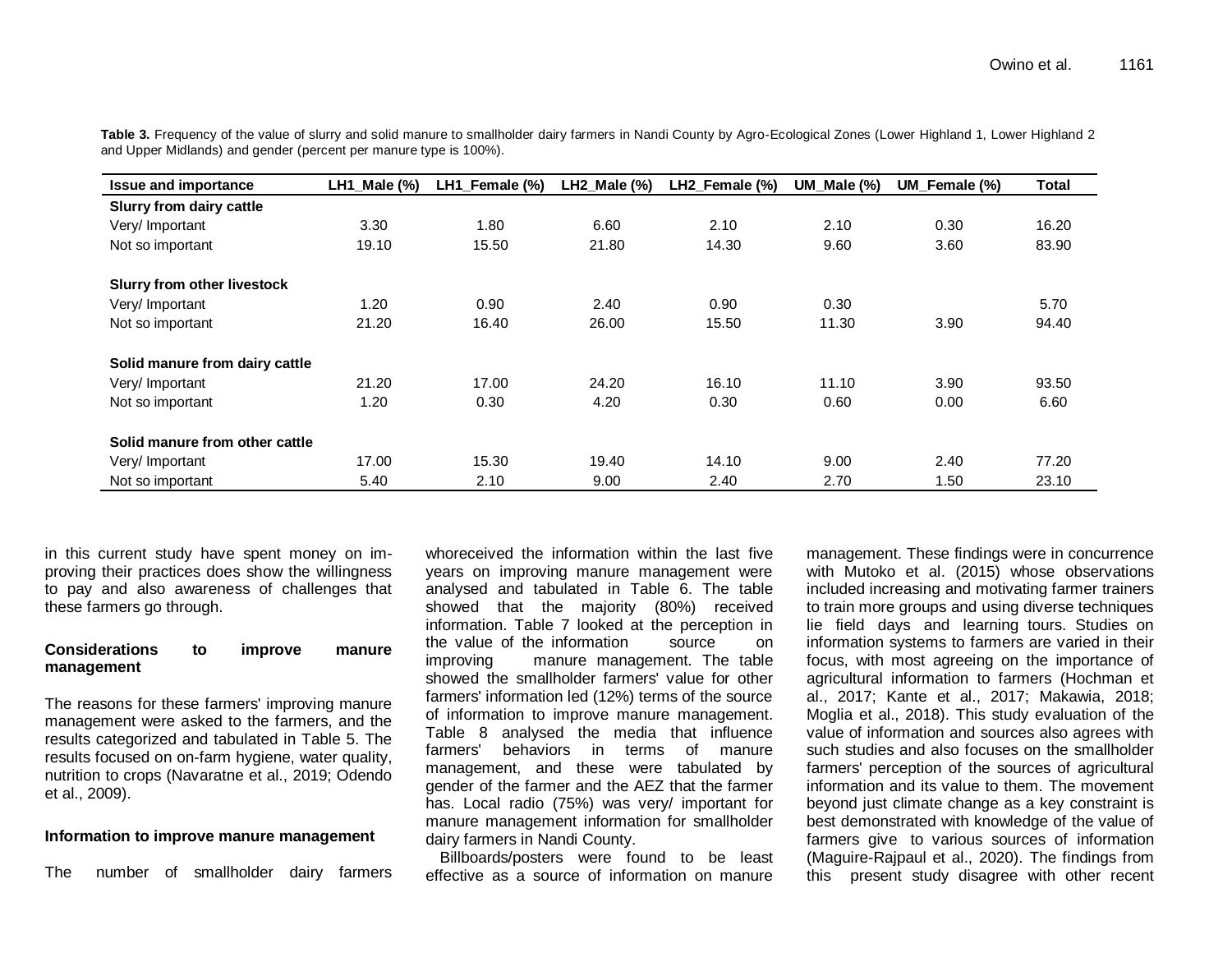| <b>Issue</b>              | LH1_Male (%) | LH1_Female (%) | LH2_Male (%) | LH2_Female (%) | UM_Male (%) | UM_Female (%) | <b>Total</b> |
|---------------------------|--------------|----------------|--------------|----------------|-------------|---------------|--------------|
| Invested                  |              |                |              |                |             |               |              |
| Yes                       | 15.50        | 11.60          | 14.60        | 8.70           | 6.60        | 3.30          | 60.30        |
| No                        | 6.90         | 5.70           | 13.70        | 7.80           | 5.10        | 0.60          | 39.80        |
| <b>Manure collection</b>  |              |                |              |                |             |               |              |
| Yes                       | 15.50        | 11.90          | 14.60        | 8.70           | 6.60        | 3.30          | 60.60        |
| No                        | 6.90         | 5.40           | 13.70        | 7.80           | 5.10        | 0.60          | 39.50        |
| <b>Manure storage</b>     |              |                |              |                |             |               |              |
| Yes                       | 17.90        | 14.60          | 19.10        | 11.90          | 9.30        | 3.30          | 76.10        |
| No                        | 4.50         | 2.70           | 9.30         | 4.50           | 2.40        | 0.60          | 24.00        |
| <b>Manure treatment</b>   |              |                |              |                |             |               |              |
| Yes                       | 21.20        | 17.00          | 26.00        | 16.10          | 11.60       | 3.90          | 95.80        |
| No                        | 1.20         | 0.30           | 2.40         | 0.30           | 0.00        | 0.00          | 4.20         |
| <b>Manure transport</b>   |              |                |              |                |             |               |              |
| Yes                       | 19.10        | 14.60          | 20.00        | 12.20          | 6.90        | 3.60          | 76.40        |
| No                        | 3.30         | 2.70           | 8.40         | 4.20           | 4.80        | 0.30          | 23.70        |
| <b>Manure application</b> |              |                |              |                |             |               |              |
| Yes                       | 14.30        | 17.60          | 10.70        | 7.20           | 3.60        | 3.60          | 57.00        |
| No                        | 3.90         | 3.00           | 10.80        | 5.70           | 4.50        | 0.30          | 28.20        |

Table 4. Frequency of smallholder dairy farmers in Nandi County investment of either Time or Money to improve manure management and aspects of improvement of manure management within the last five years.

This is aggregated by Agro-Ecological Zones (Lower Highland 1, Lower Highland 2, and Upper Midlands and gender (Total for all is 100%).

studies focusing on ICT as the next frontiers for farmer information being most beneficial, this study shows that smallholder farmers prefer medium that is more local thus these technologies would need to be localised (Hartmann et al., 2020; Mereu et al., 2018).

This study revealed that access to information on manure management was a major constraint to improving manure management. Those farmers

sited lack of labour and lack of manure collection capacity as major technical and socio-economic constraints. The study also found a lack of information from institutions on manure management and lack of access to information on manure management as major important institutional constraints. The farmers also cited a lack of loans in terms of capital and lack of access to equipment and services for manure management in relation

to installing biogas systems as major institutional constraints. These findings agreed with Chibanda et al. (2009); Mudavadi et al. (2001) and Waithaka et al. (2007) who also found that smallholders in these areas were initially major cash crop producers and by moving to milk the commercialization was of key importance with lack of institutions focussing on manure management, they also found labour availability is a constraint.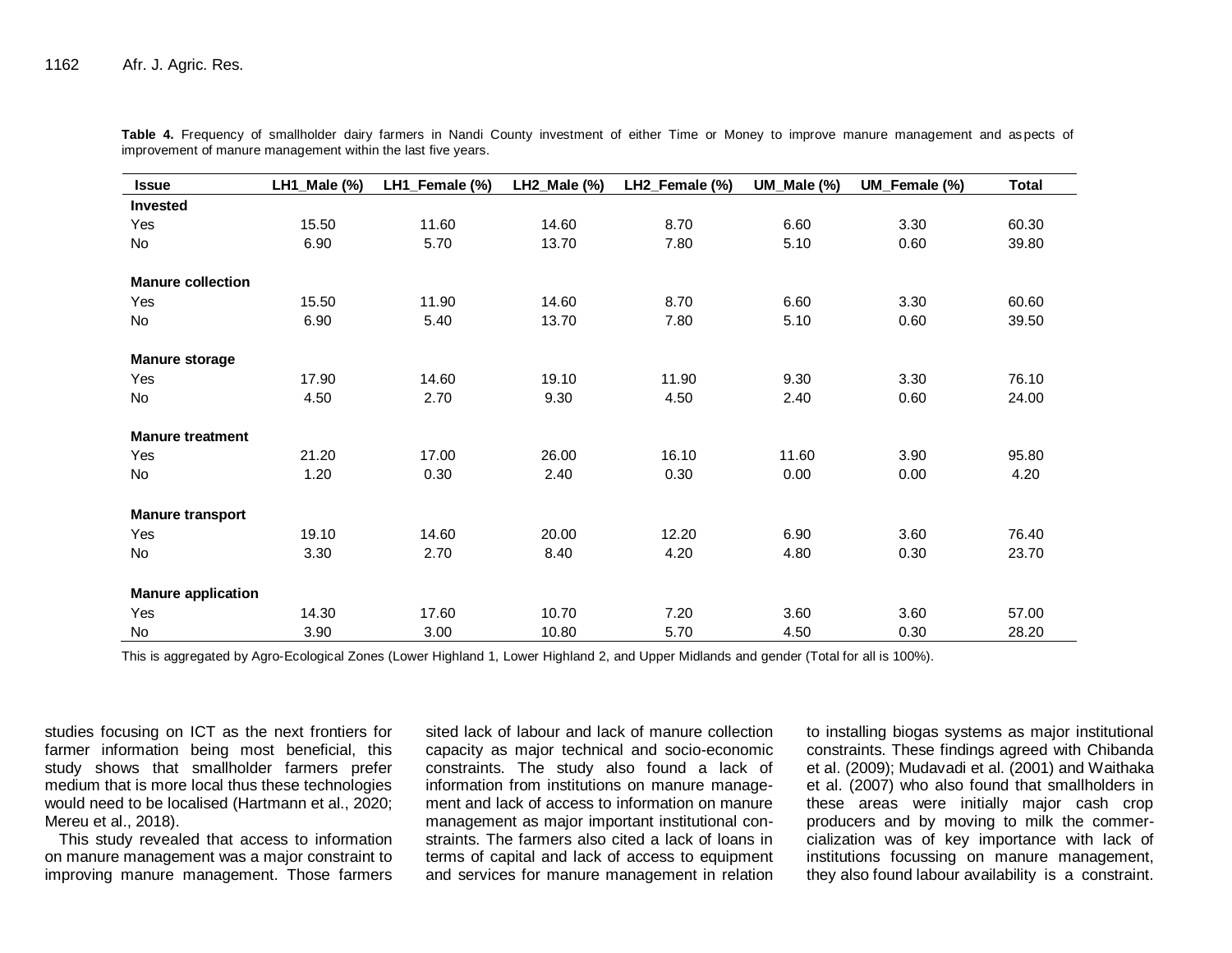| <b>Issue and importance</b>                                             | LH1_Male (%) | LH1_Female (%) | LH2_Male (%) | LH2_Female (%) | UM_Male (%) | UM_Female (%) | <b>Total</b> |
|-------------------------------------------------------------------------|--------------|----------------|--------------|----------------|-------------|---------------|--------------|
| Improve on-farm hygiene, considering human health                       |              |                |              |                |             |               |              |
| Very/ Important                                                         | 6.30         | 4.80           | 13.80        | 7.80           | 4.50        | 0.60          | 37.80        |
| Not important/irrelevant                                                | 16.10        | 12.50          | 14.60        | 8.70           | 7.20        | 3.30          | 62.40        |
| Improve on-farm hygiene, considering animal health                      |              |                |              |                |             |               |              |
| Very/ Important                                                         | 5.70         | 5.10           | 13.50        | 7.80           | 5.10        | 0.60          | 37.80        |
| Not important/irrelevant                                                | 16.70        | 12.20          | 14.90        | 8.70           | 6.60        | 3.30          | 62.40        |
| Improving on water quality, from the point of view of<br>human health   |              |                |              |                |             |               |              |
| Very/ Important                                                         | 6.30         | 4.80           | 12.60        | 7.80           | 4.50        | 0.60          | 36.60        |
| Not important/irrelevant                                                | 16.10        | 12.50          | 15.80        | 8.70           | 7.20        | 3.30          | 63.60        |
| Improving on water quality, from the point of<br>view of animal health  |              |                |              |                |             |               |              |
| Very/ Important                                                         | 6.30         | 5.10           | 11.70        | 7.80           | 4.50        | 0.30          | 35.70        |
| Not important/irrelevant                                                | 16.10        | 12.20          | 16.70        | 8.70           | 7.20        | 3.60          | 64.50        |
| Abatement of odour problems, also for neighbours                        |              |                |              |                |             |               |              |
| Very/ Important                                                         | 4.50         | 4.50           | 10.50        | 6.00           | 4.20        | 0.60          | 30.30        |
| Not important/irrelevant                                                | 17.90        | 12.80          | 17.90        | 10.50          | 7.50        | 3.30          | 69.90        |
| Improving fertiliser value (nutrients) for their own crops              |              |                |              |                |             |               |              |
| Very/ Important                                                         | 3.90         | 4.20           | 9.90         | 4.80           | 3.90        | 0.60          | 27.30        |
| Not important/irrelevant                                                | 18.50        | 13.10          | 18.50        | 11.70          | 7.80        | 3.30          | 72.90        |
| Improving fertiliser selling value (income) when sold<br>to other farms |              |                |              |                |             |               |              |
| Very/ Important                                                         | 3.90         | 4.20           | 9.90         | 4.80           | 3.90        | 0.60          | 27.30        |
| Not important/irrelevant                                                | 21.80        | 16.40          | 26.30        | 15.60          | 11.70       | 3.90          | 95.70        |
| Incentive measures by the government and/or other<br>institutions       |              |                |              |                |             |               |              |
| Very/ Important                                                         | 0.30         | 0.00           | 0.30         | 0.00           | 0.00        | 0.00          | 0.60         |

**Table 5.** Frequency of smallholder dairy farmers in Nandi County consideration to improve manure management within the last five years.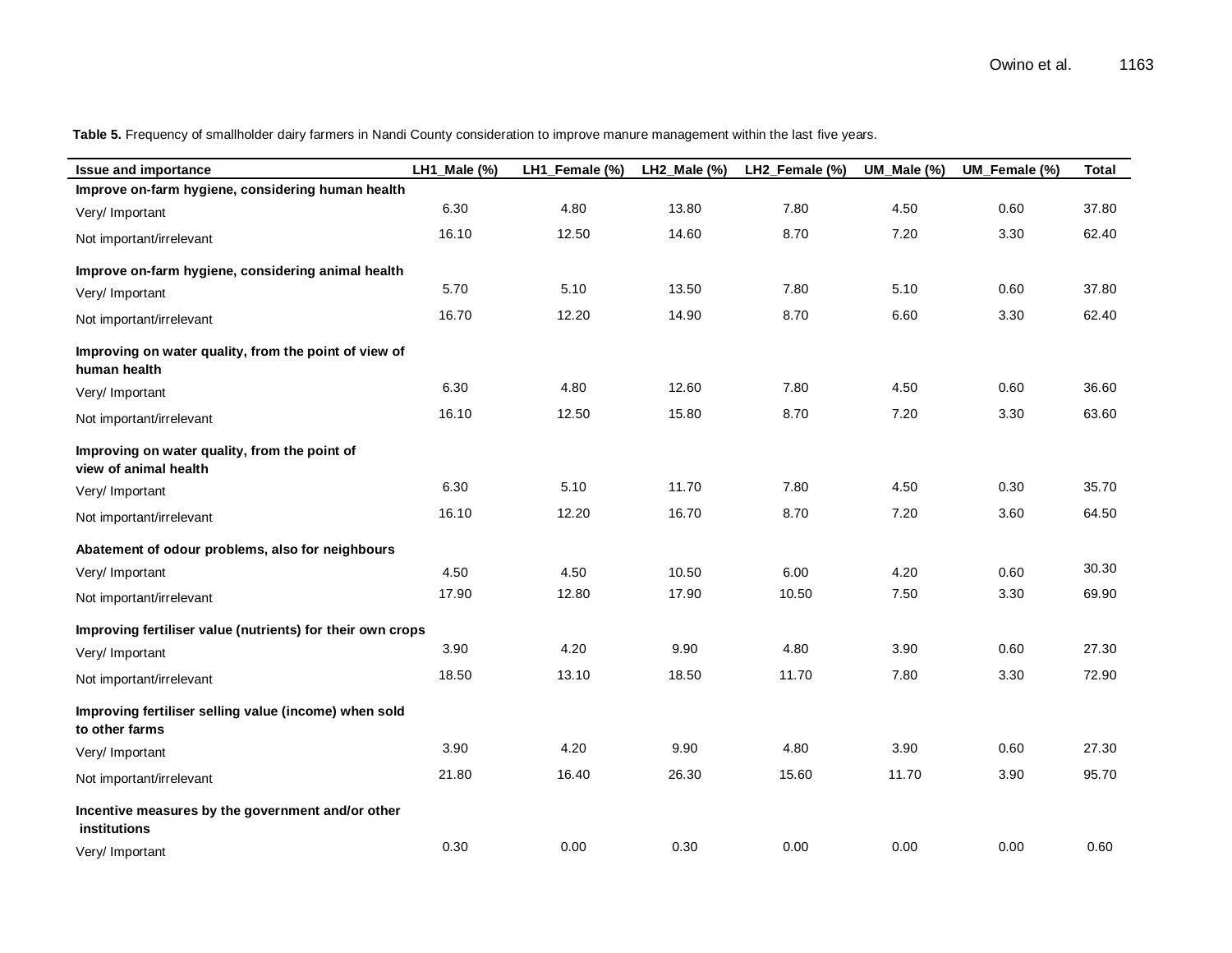| Not important/irrelevant                                            | 22.10 | 17.30 | 28.10 | 16.40 | 11.70 | 3.90 | 99.50 |
|---------------------------------------------------------------------|-------|-------|-------|-------|-------|------|-------|
| Restrictive measures by the government and/or<br>other institutions |       |       |       |       |       |      |       |
| Very/ Important                                                     | 0.30  | 0.00  | 1.20  | 0.00  | 1.20  | 0.00 | 2.70  |
| Not important/irrelevant                                            | 22.10 | 17.30 | 27.20 | 16.40 | 10.50 | 3.90 | 97.40 |

This is aggregated by Agro-Ecological Zones, Gender and confinement systems (Total for each issue is 100).<br>1164 Afr. J. Agric. Res.

Afr. J. Agric. Res.

Table 6. Frequency of smallholder dairy farmers who have received information on manure management in the last 5 years aggregated by Agro-Ecological zone and gender (Total is 100%).

| Response | <b>Male</b><br>LH1 | ∟H1<br>Female | Male<br>LH <sub>2</sub> | ∟H2 l<br>Female | UM<br>Male | UM<br>Female | <b>Total</b> |
|----------|--------------------|---------------|-------------------------|-----------------|------------|--------------|--------------|
| Yes      | 19.40              | 13.10         | 20.90                   | 3.40            | 9.60       | 3.30         | 79.70        |
| No       | 3.00               | 4.20          | .50                     | 3.00            | 2.10       | 0.60         | 20.40        |

Table 7. Frequency of smallholder dairy farmers in Nandi County value of information sources on manure improvement aggregated by agro-ecological zone and gender.

| <b>Issue and importance</b>           | LH1_Male (%) | LH1_Female (%) | LH2_Male (%) | LH2_Female (%) | UM_Male (%) | UM_Female (%) | Total |
|---------------------------------------|--------------|----------------|--------------|----------------|-------------|---------------|-------|
| Value of another farmers information  |              |                |              |                |             |               |       |
| Very/ important                       | 2.7          | 2.4            | 3.9          | 2.4            | 0.6         | 0.3           | 12.3  |
| Not important/irrelevant              | 19.7         | 14.9           | 24.6         | 14.0           | 11.0        | 3.6           | 87.8  |
| Value of government extension workers |              |                |              |                |             |               |       |
| Very/ important                       | 0.9          | 1.2            | 3.0          | 1.5            | 0.3         | 0.0           | 6.9   |
| Not important/irrelevant              | 21.5         | 16.1           | 25.4         | 14.9           | 11.3        | 3.9           | 93.10 |
| Value of non-commercial advisors      |              |                |              |                |             |               |       |
| Very/ Important                       | 0.3          | 0.9            | 0.6          | 0.0            | 0.0         | 0.0           | 1.80  |
| Not important/irrelevant              | 22.1         | 16.4           | 27.8         | 16.4           | 11.6        | 3.9           | 98.20 |
| Value of commercial/private advisors  |              |                |              |                |             |               |       |
| Very/ important                       | 1.8          | 1.2            | 3.0          | 1.5            | 0.3         | 0.3           | 8.10  |
| Not important/irrelevant              | 20.6         | 16.1           | 25.4         | 14.9           | 11.3        | 3.6           | 91.90 |
| Value of local teachers and trainers  |              |                |              |                |             |               |       |
| Very/ important                       | 2.1          | 1.2            | 3.6          | 1.5            | 0.9         | 0.0           | 9.30  |
| Not important/irrelevant              | 20.3         | 16.1           | 24.8         | 14.9           | 10.7        | 3.9           | 90.70 |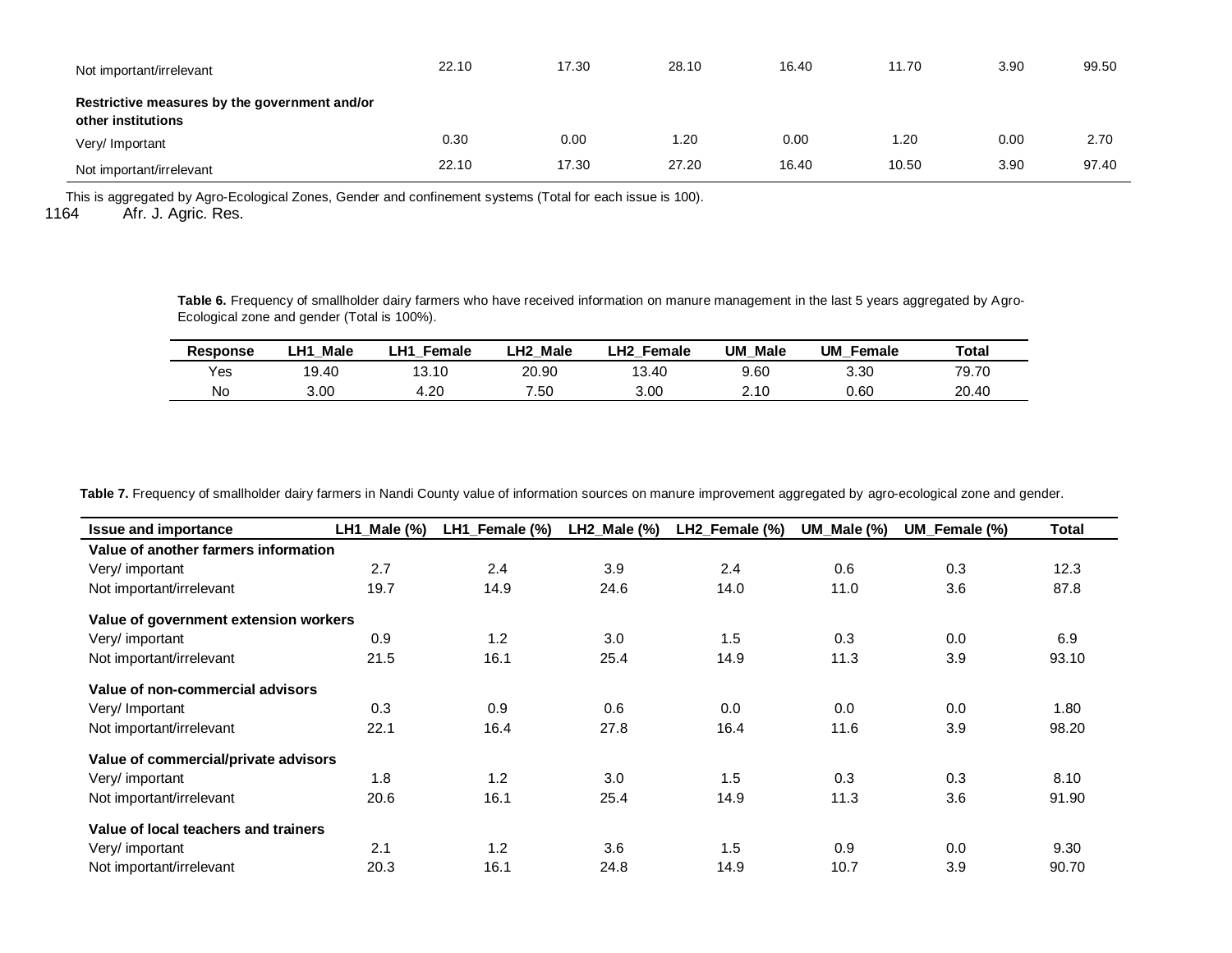| Value of any other actor |     |          |                |            |     |     |       |
|--------------------------|-----|----------|----------------|------------|-----|-----|-------|
| Very/ important          | . . | <u>.</u> | v.u            | v.u        | v.J | ∪.⊾ | 9.60  |
| Not important/irrelevant | .   | ے. ب     | 24<br><u>.</u> | ∽<br>∣ J.U | . ت | J.J | 90.40 |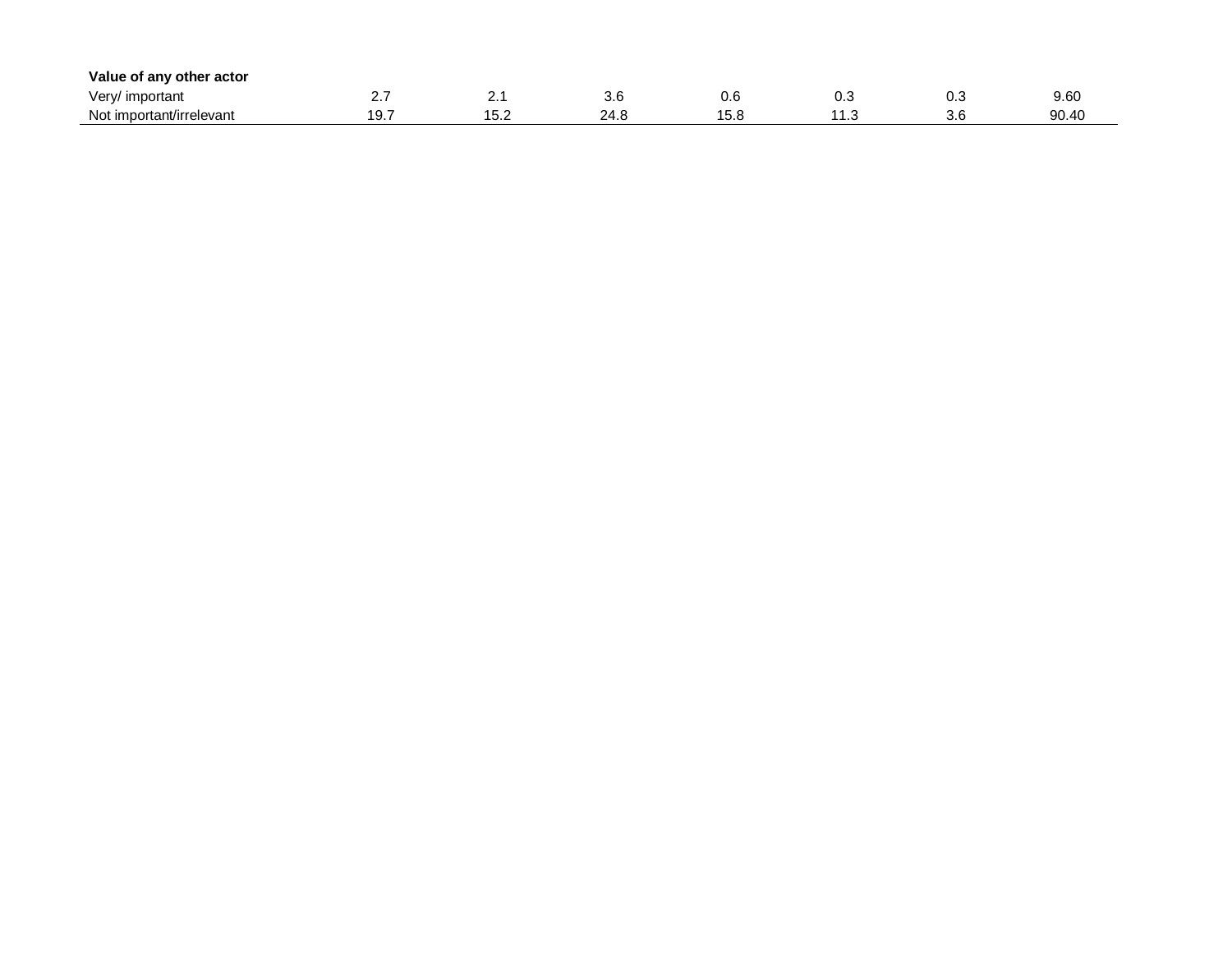|                      | Table 8. Frequency of smallholder dairy farmers sources of information about manure management aggregated by Agro-Ecological Zones, gender and Livestock |  |  |  |  |  |  |  |
|----------------------|----------------------------------------------------------------------------------------------------------------------------------------------------------|--|--|--|--|--|--|--|
| confinement systems. |                                                                                                                                                          |  |  |  |  |  |  |  |

| <b>Issue and importance</b>            | LH1_Male (%) | LH1_Female (%) | LH2_Male (%) | LH2_Female (%) | UM_Male (%) | UM_Female (%) | <b>Total</b> |
|----------------------------------------|--------------|----------------|--------------|----------------|-------------|---------------|--------------|
| <b>National television</b>             |              |                |              |                |             |               |              |
| Very/ important                        | 5.40         | 3.90           | 11.10        | 4.50           | 3.60        | 1.20          | 29.70        |
| Not important/irrelevant               | 17.10        | 13.50          | 17.40        | 12.00          | 8.10        | 2.70          | 70.80        |
|                                        |              |                |              |                |             |               |              |
| <b>Local television</b>                |              |                |              |                |             |               |              |
| Very/ important                        | 7.80         | 4.80           | 9.90         | 3.90           | 3.30        | 1.20          | 30.90        |
| Not important/irrelevant               | 14.70        | 12.60          | 18.60        | 12.60          | 8.40        | 2.70          | 69.60        |
| <b>National radio</b>                  |              |                |              |                |             |               |              |
| Very/ important                        | 6.3          | 3.9            | 13.1         | 6.9            | 6.0         | 1.8           | 38.00        |
| Not important/irrelevant               | 16.20        | 13.50          | 15.20        | 9.60           | 5.70        | 2.10          | 62.30        |
|                                        |              |                |              |                |             |               |              |
| Local radio                            |              |                |              |                |             |               |              |
| Very/ important                        | 16.80        | 13.20          | 21.20        | 10.80          | 9.00        | 3.60          | 74.60        |
| Not important/irrelevant               | 5.70         | 4.20           | 7.20         | 5.70           | 2.70        | 0.30          | 25.80        |
| <b>National newspaper</b>              |              |                |              |                |             |               |              |
| Very/ important                        | 5.10         | 2.40           | 7.50         | 2.10           | 1.20        | 0.60          | 18.90        |
| Not important/irrelevant               | 17.40        | 15.00          | 20.90        | 14.40          | 10.50       | 3.30          | 81.50        |
|                                        |              |                |              |                |             |               |              |
| Local newspaper                        |              |                |              |                |             |               |              |
| Very/ important                        | 3.00         | 1.20           | 3.60         | 1.20           | 1.20        | 0.00          | 10.20        |
| Not important/irrelevant               | 19.40        | 16.10          | 24.80        | 15.20          | 10.50       | 3.90          | 89.90        |
| <b>Farmers' magazines</b>              |              |                |              |                |             |               |              |
| Very/ Important                        | 2.40         | 1.50           | 3.90         | 1.80           | 0.90        | 0.30          | 10.80        |
| Not important/irrelevant               | 20.00        | 15.80          | 24.50        | 14.60          | 10.80       | 3.60          | 89.30        |
|                                        |              |                |              |                |             |               |              |
| Farmers' group meetings                |              |                |              |                |             |               |              |
| Very/ important                        | 10.50        | 7.20           | 8.40         | 3.30           | 2.40        | 1.20          | 33.00        |
| Not important/irrelevant               | 12.00        | 10.20          | 20.10        | 13.20          | 9.30        | 2.70          | 67.50        |
| Field excursions/farm visits/open days |              |                |              |                |             |               |              |
| Very/ important                        | 7.80         | 6.30           | 10.50        | 5.40           | 3.30        | 0.60          | 33.90        |
|                                        |              |                |              |                |             |               |              |
| Not important/irrelevant               | 14.70        | 11.10          | 18.00        | 11.10          | 8.40        | 3.30          | 66.60        |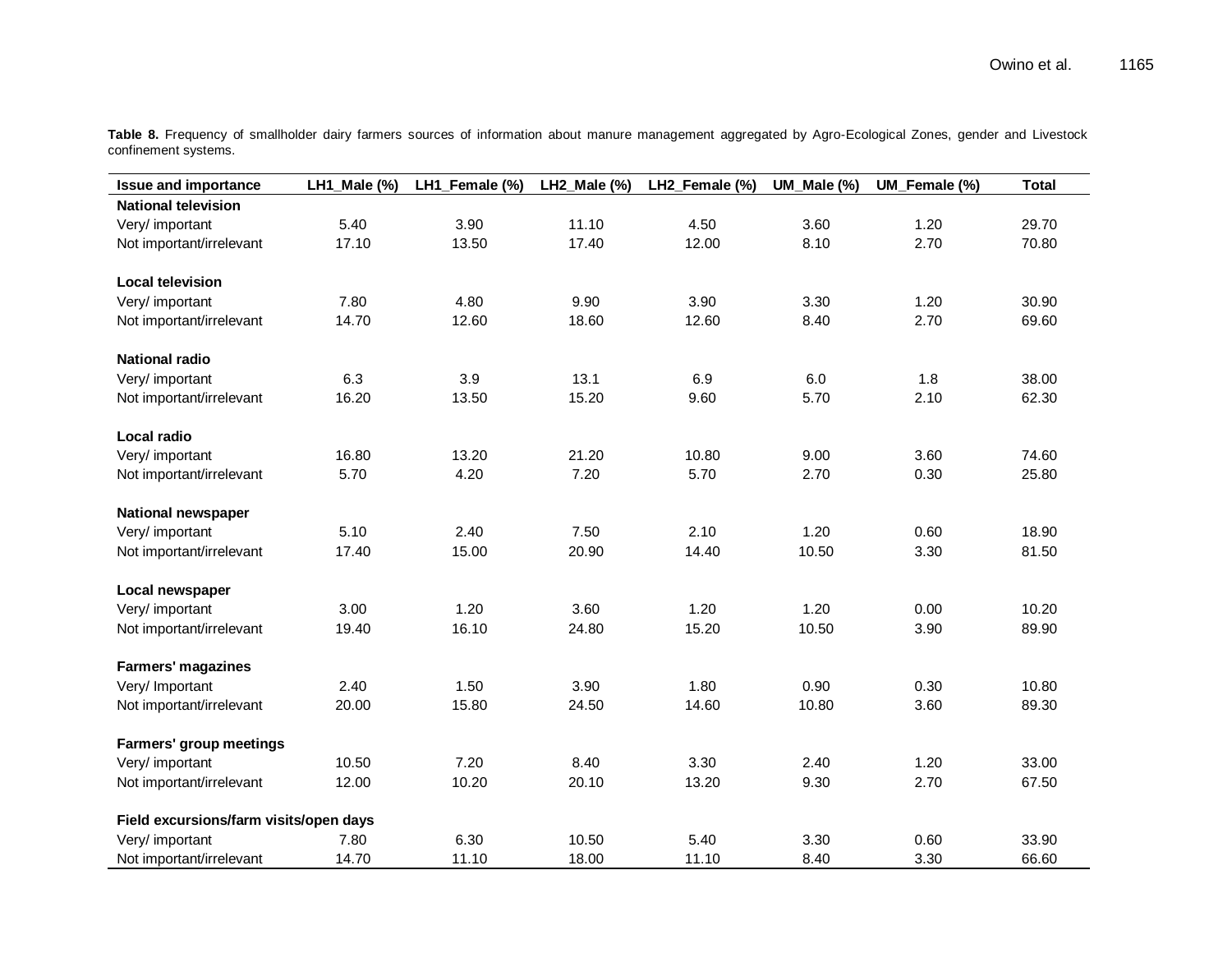1166 Afr. J. Agric. Res.

**Table 8.** Contd.

| <b>Individual meetings</b>   |       |       |       |       |       |      |       |
|------------------------------|-------|-------|-------|-------|-------|------|-------|
| Very/ important              | 8.40  | 5.70  | 13.10 | 5.10  | 4.50  | 0.60 | 37.40 |
| Not important/irrelevant     | 14.10 | 11.70 | 15.30 | 11.40 | 7.20  | 3.30 | 63.00 |
|                              |       |       |       |       |       |      |       |
| <b>Billboards/posters</b>    |       |       |       |       |       |      |       |
| Very/ important              | 0.30  | 0.30  | 0.30  | 0.00  | 0.30  | 0.00 | 1.20  |
| Not important/irrelevant     | 22.10 | 17.00 | 28.10 | 16.40 | 11.30 | 3.90 | 98.80 |
| Pamphlets/leaflets/brochures |       |       |       |       |       |      |       |
| Very/ important              | 1.80  | 0.90  | 3.60  | 0.30  | 0.30  | 0.00 | 6.90  |
| Not important/irrelevant     | 20.60 | 16.50 | 24.80 | 16.10 | 11.40 | 3.90 | 93.30 |
| <b>Videos</b>                |       |       |       |       |       |      |       |
|                              |       |       |       |       |       |      |       |
| Very/ important              | 0.60  | 0.30  | 0.30  | 0.30  | 0.60  | 0.00 | 2.10  |
| Not important/irrelevant     | 21.80 | 17.00 | 28.10 | 16.10 | 11.00 | 3.90 | 97.90 |
| Internet                     |       |       |       |       |       |      |       |
| Very/ important              | 1.80  | 0.30  | 3.30  | 1.20  | 1.20  | 0.30 | 8.10  |
| Not important/irrelevant     | 20.60 | 17.00 | 25.10 | 15.20 | 10.50 | 3.60 | 92.00 |
| Social media                 |       |       |       |       |       |      |       |
| Very/ important              | 0.90  | 0.00  | 2.40  | 0.00  | 0.60  | 0.30 | 4.20  |
| Not important/irrelevant     | 21.50 | 17.30 | 26.00 | 16.40 | 11.00 | 3.60 | 95.80 |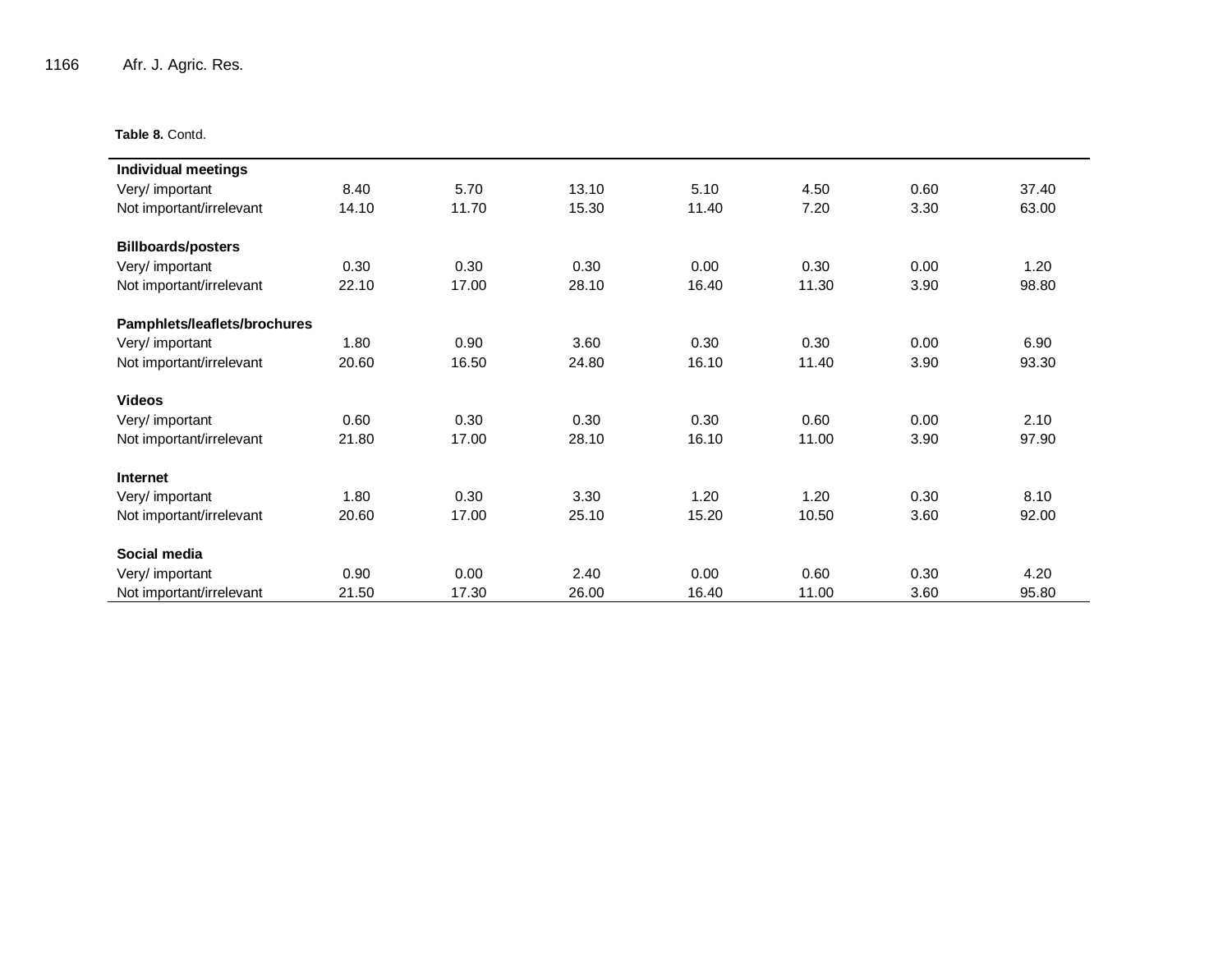#### **CONCLUSION AND RECOMMENDATIONS**

The study demonstrated key constraints as access to information on manure management and manure collection capacity, which are subject to labour availability and financial capital for smallholder dairy farmers. The institutional constraints that matter most to these farmers were access to information on manure management, access to financial capital, and equipment and services for manure management. This creates a mix of agricultural and financial information that was preferred by smallholder dairy farmers. These farmers felt that such information would enable them to manage their manure better, thereby mitigating Greenhouse gas emissions while minimizing nutrient losses through managed manure.

#### **CONFLICT OF INTERESTS**

The authors have not declared any conflict of interests.

#### **REFERENCES**

- Abebe GK, Bijman J, Kemp R, Omta O, Tsegaye A (2013). Contract farming configuration: Smallholders' preferences for contract design attributes. Food Policy 40:14-24.
- Adeyemo T, Amaza P, Okoruwa V, Akinyosoye V, Salman K, Abass A (2019). Determinants of intensity of biomass utilization: Evidence from cassava smallholders in Nigeria. Sustainability 11:9.
- Almagro M, Martínez-Mena M (2014). Litter decomposition rates of green manure as affected by soil erosion, transport and deposition processes, and the implications for the soil carbon balance of a rainfed olive grove under a dry Mediterranean climate. Agriculture, Ecosystems and Environment 196(1):167-177.
- Ara Parvin G, Reazul Ahsan SM (2013). Impacts of climate change on food security of rural poor women in Bangladesh. Management of Environmental Quality: An International Journal 24(6):802-814.
- Babbie E (2013). Social Inquiry: Ethics and Politics. In E. Mitchell, N. Albert, J. Chell, & M. Ortberg (Eds.), The Practice of Social Research (Thirteenth). Chapman University.
- Bellarby J, Stirling C, Vetter SH, Kassie M, Kanampiu F, Sonder K, Smith P, Hillier J (2014). Identifying secure and low carbon food production practices: A case study in Kenya and Ethiopia. Agriculture, Ecosystems and Environment 197:137-146.
- Castellanos-Navarrete A, Tittonell P, Rufino MC, Giller KE (2015). Feeding, crop residue and manure management for integrated soil fertility management – A case study from Kenya. Agricultural Systems 134:24-35.
- Chagunda MG, Mwangwela A, Mumba C, Dos Anjos F, Kawonga BS, Hopkins R, Chiwona-Kartun L (2016). Assessing and managing intensification in smallholder dairy systems for food and nutrition security in Sub-Saharan Africa. Regional Environmental Change 16(8):2257-2267.
- Chibanda M, Ortmann GF, Lyne MC (2009). Institutional and governance factors influencing the performance of selected smallholder agricultural cooperatives in KwaZulu-Natal. Agrekon 48(3):293-315.
- Cohn AS, Newton P, Gil JDB, Kuhl L, Samberg L, Ricciardi V, Manly JR, Northrop S (2017). Smallholder agriculture and climate change. Annual Review of Environment and Resources 42(1):347-375.
- Delve R (2001). Implications of livestock feeding management on soil fertility in the smallholder farming systems of sub-Saharan Africa. Agriculture, Ecosystems and Environment 84(3):227-243.

Diogo RVC, Schlecht E, Buerkert A, Rufino MC, van Wijk MT (2013).

Increasing nutrient use efficiency through improved feeding and manure management in urban and peri-urban livestock units of a West African city: A scenario analysis. Agricultural Systems 114:64- 72.

- FAO (2013). Climate-Smart Agriculture Sourcebook. In Sourcebook on Climate-Smart Agriculture, Forestry and Fisheries. http://www.fao.org/docrep/018/i3325e/i3325e00.htm
- Gibbons JM, Williamson JC, Williams AP, Withers PJA, Hockley N, Harris IM, Hughes JW, Taylor RL, Jones DL, Healey JR (2014). Sustainable nutrient management at field, farm and regional level: Soil testing, nutrient budgets and the trade-off between lime application and greenhouse gas emissions. Agriculture, Ecosystems and Environment 188:48-56.
- GOK (2015). Nandi County Development Profile. Government of Kenya. nandi.go.ke/wp-content/uploads/2015/04/Nandi-County-Profile.doc
- Greenhalgh G, Alexander KS, Larson S, Thammavong P, Sacklokham S, Thephavanh M, Sinavong P, Moglia M, Perez P, Case P (2019). Transdisciplinary agricultural research in Lao PDR. Journal of Rural Studies 72:216-227.
- Hartmann G, Nduru G, Dannenberg P (2020). Digital connectivity at the upstream end of value chains: A dynamic perspective on smartphone adoption amongst horticultural smallholders in Kenya. Competition and Change. https://doi.org/10.1177/1024529420914483
- Herrero M, Thornton PK, Bernués A, Baltenweck I, Vervoort J, van de Steeg J, Makokha S, van Wijk MT, Karanja S, Rufino MC, Staal SJ (2014). Exploring future changes in smallholder farming systems by linking socio-economic scenarios with regional and household models. Global Environmental Change 24(1):165-182. https://doi.org/10.1016/j.gloenvcha.2013.12.008
- Hochman Z, Horan H, Reddy DR, Sreenivas G, Tallapragada C, Adusumilli R, Gaydon D, Singh KK, Roth CH (2017). Smallholder farmers managing climate risk in India: 1. Adapting to a variable climate. Agricultural Systems 150:54-66.
- Ilukor J, Isoto RE, Turinawe A, Muwanika FR (2019). Do Investments in Agricultural Extension Deliver Positive Benefits to Health, Trade and Industry, Water and Environment ? International Journal of Agricultural Education and Extension 5(1):203-224.
- Jensen PF, Prowse M, Larsen MN (2019). Smallholders' demand for and access to private-sector extension services: A case study of contracted cotton producers in northern Tanzania. Journal of Agrarian Change 19(1):122-134.
- Jolliffe D (2004). The impact of education in rural Ghana: Examining household labor allocation and returns on and off the farm. Journal of Development Economics 73(1):287-314.
- Kante M, Oboko R, Chepken C (2017). ICTs' model for cereal farmers in the access and use of agricultural input information in developing countries : Questionnaire validation using SEM. American Journal of Information Systems 5(1):1-12. https://doi.org/10.12691/ajis-5-1-1
- KNBS (2010). The National Population and Housing Census. In 2009 KNBS Census report.
- Lekasi JC, Tanner JC, Kimani SK, Harris PJC (2001). Manure management in the Kenya highlands: practices and potential. Second edition for high potential production system portfolio of the natural resources systems programme renewable natural resources knowledge strategy Vol. 2.
- Maguire-Rajpaul VA, Khatun K, Hirons MA (2020). Agricultural Information's Impact on the Adaptive Capacity of Ghana's Smallholder Cocoa Farmers. Frontiers in Sustainable Food Systems P. 4. https://doi.org/10.3389/fsufs.2020.00028
- Makawia PJ (2018). Agricultural information needs and their accesibility to sesame producers in Morogoro District, Tanzania [University of Agriculture].

http://www.suaire.sua.ac.tz:8080/xmlui/bitstream/handle/123456789/ 2968/MAKAWIA DISSERTATION2 - Edited-.pdf?sequence=1

- Marenya P, Nkonya E, Xiong W, Deustua J, Kato E (2012). Which policy would work better for improved soil fertility management in sub-Saharan Africa, fertilizer subsidies or carbon credits? Agricultural Systems 110:162-172.
- Markewich HA, Pell AN, Mbugua DM, Cherney DJR, van Es HM, Lehmann J, Robertson JB (2010). Effects of storage methods on chemical composition of manure and manure decomposition in soil in small-scale Kenyan systems. Agriculture, Ecosystems and